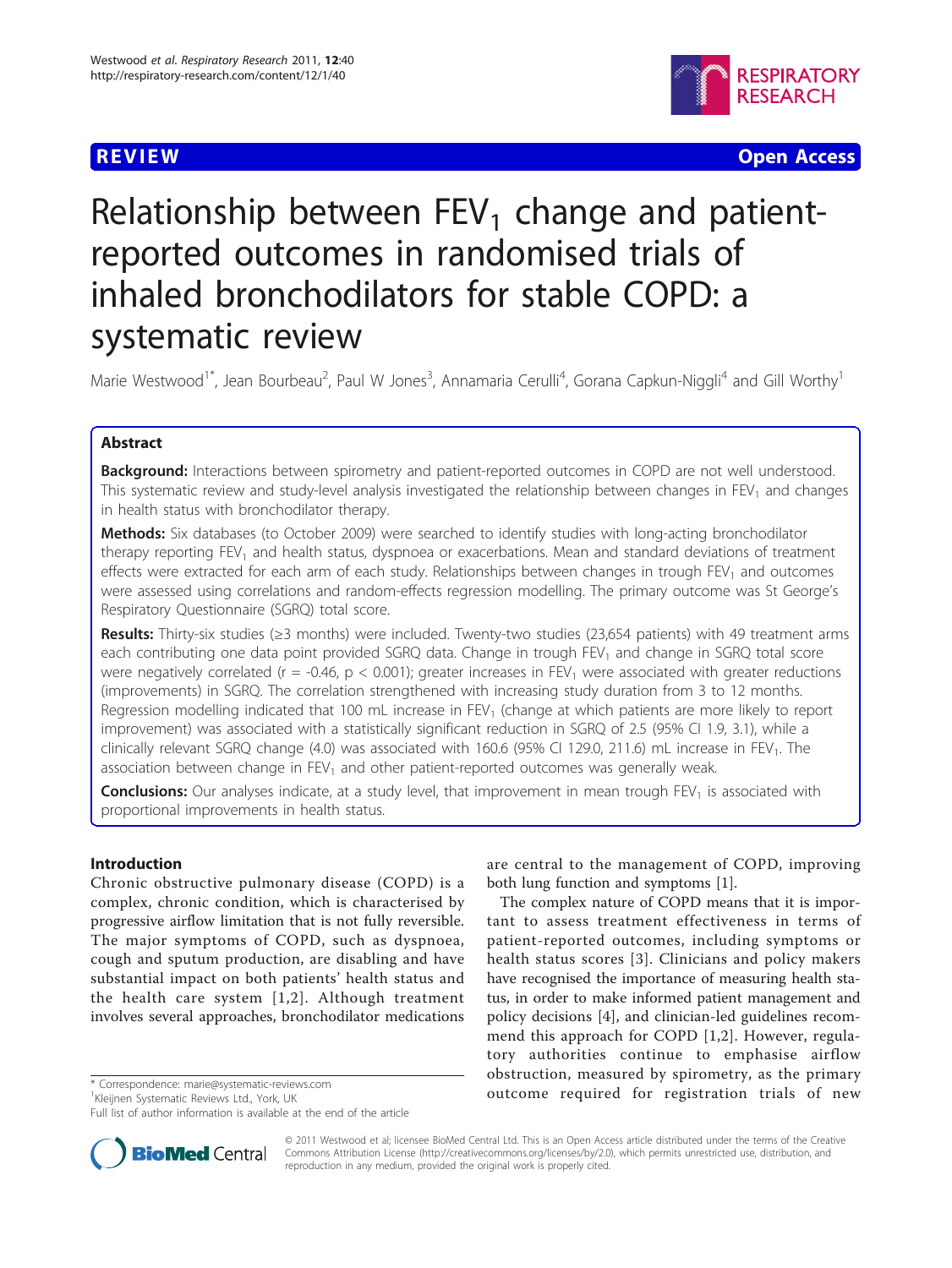bronchodilators. It is therefore relevant to establish if and how changes in lung function may translate into patient-reported outcomes.

Although primary studies with bronchodilators frequently report both spirometry and patient-reported outcomes, the relationships between outcome measures are poorly understood. A study by Stahl et al. published in 2001, showed weak correlations between the St George's Respiratory Questionnaire (SGRQ) and cough, breathlessness, forced expiratory volume in 1 second  $(FEV<sub>1</sub>)$  and walking distance but reported only limited supporting patient level data [[5](#page-7-0)]. Study-level meta-analysis is a meaningful and cost-effective approach to addressing a clinical research question, particularly where individual patient data is difficult to obtain [[6](#page-7-0)]. We are unaware of any study level analysis which has specifically addressed how lung function is related to outcomes.

The present study was a systematic review of randomised controlled trials (RCTs) of inhaled bronchodilators in adult patients with stable COPD, which reported change in trough  $FEV<sub>1</sub>$ , the primary physiological outcome in most studies of long-acting bronchodilators, alongside patient-reported outcomes. The primary objective was to assess at a study level the relationship between  $FEV<sub>1</sub>$  change and health status change, as measured by the SGRQ, and to estimate the increase in mean  $FEV<sub>1</sub>$  associated with a clinically important improvement in health status. As secondary objectives, we assessed the relationship between change in  $FEV<sub>1</sub>$ and SGRQ domains, the influence of study duration, and the relationship between change in  $FEV<sub>1</sub>$  and change in other patient-reported outcomes, such as dyspnoea, as measured by the Transition Dyspnea Index (TDI), and COPD exacerbations.

# Methods

# Search strategy

We sought all relevant trials regardless of language or publication status (published, unpublished, in press, and in progress). The following databases were searched: MEDLINE (1980 to March 2009); EMBASE (1980 to March 2009); "Cochrane Reviews" (CDSR, Cochrane Library issue 4 2009); "Clinical Trials" (CENTRAL, Cochrane Library issue 4 2009); DARE (March 2009, CRD website); and HTA (March 2009, CRD website). Search strategies with keywords were developed specifically for each database: the search strategy for MED-LINE is provided in Additional file [1](#page-7-0). In addition, databases of completed and ongoing trials such as ClinicalTrials.gov, websites of licensing agencies, the Guidelines International Network and worldwide HTA were searched and references in retrieved articles and systematic reviews were checked.

#### Selection criteria

Our selection criteria included published and unpublished, parallel, RCTs of ≥12 weeks duration. Non-RCTs were excluded, given that RCTs represent the most robust level of efficacy evidence, especially for outcomes reported by patients. Studies had to include COPD patients (according to any definition) aged ≥35 years with stable disease (no exacerbations for at least 4 weeks prior to study entry or 'stable COPD' as an inclusion criteria), chronic bronchitis (excluding acute/spastic bronchitis), or emphysema. Trials which recruited mixed populations (e.g. asthma and COPD) were excluded, unless separate data were reported for COPD patients.

We included all studies that had intervention treatment arms using a long-acting inhaled bronchodilator treatment as monotherapy for stable COPD, e.g. longacting  $\beta$ 2-agonists (LABA), long-acting muscarinic antagonists (LAMA), LABA + LAMA combinations, methylxanthines and placebo, thus limiting the analysis to drugs with similar pharmacodynamic properties. The comparator treatment could include a placebo or any of the interventions listed above. Short-acting treatment arms were excluded. Studies had to report change in trough  $FEV_1$  from baseline and at least one patientreported outcome (health status [SGRQ], exacerbations or dyspnoea [TDI]). Trough  $FEV<sub>1</sub>$  was extracted as reported in the primary studies. Although there was some variation in details provided, this was usually defined as the measurement of  $FEV<sub>1</sub>$  taken before the first morning dose. Both the SGRQ and TDI are disease specific questionnaires. The SGRQ consists of three domains (Symptoms, Activity and Impacts) and a Total score which provides values between 0 and 100. Higher values correspond to greater impairment, with a 4 unit change in total score considered to be the minimal clinically important difference (MCID) [[7\]](#page-7-0). The TDI represents a change from baseline and provides values between -9 and 9 with positive values indicating improvement and a 1 unit change representing the MCID [\[8](#page-7-0)].

#### Trial selection, data extraction and quality assessment

Two reviewers (MW and GW) independently inspected the abstract of each reference identified to determine potential relevance. For potentially relevant articles, or in cases of disagreement, the full article was obtained, independently inspected, and inclusion criteria applied. Any disagreement was resolved through discussion and checked by a third reviewer. Data for each study were extracted by one reviewer and checked for accuracy by a second reviewer, using a standardised data extraction sheet. Any disagreements were resolved by consensus. Baseline and endpoint data were extracted where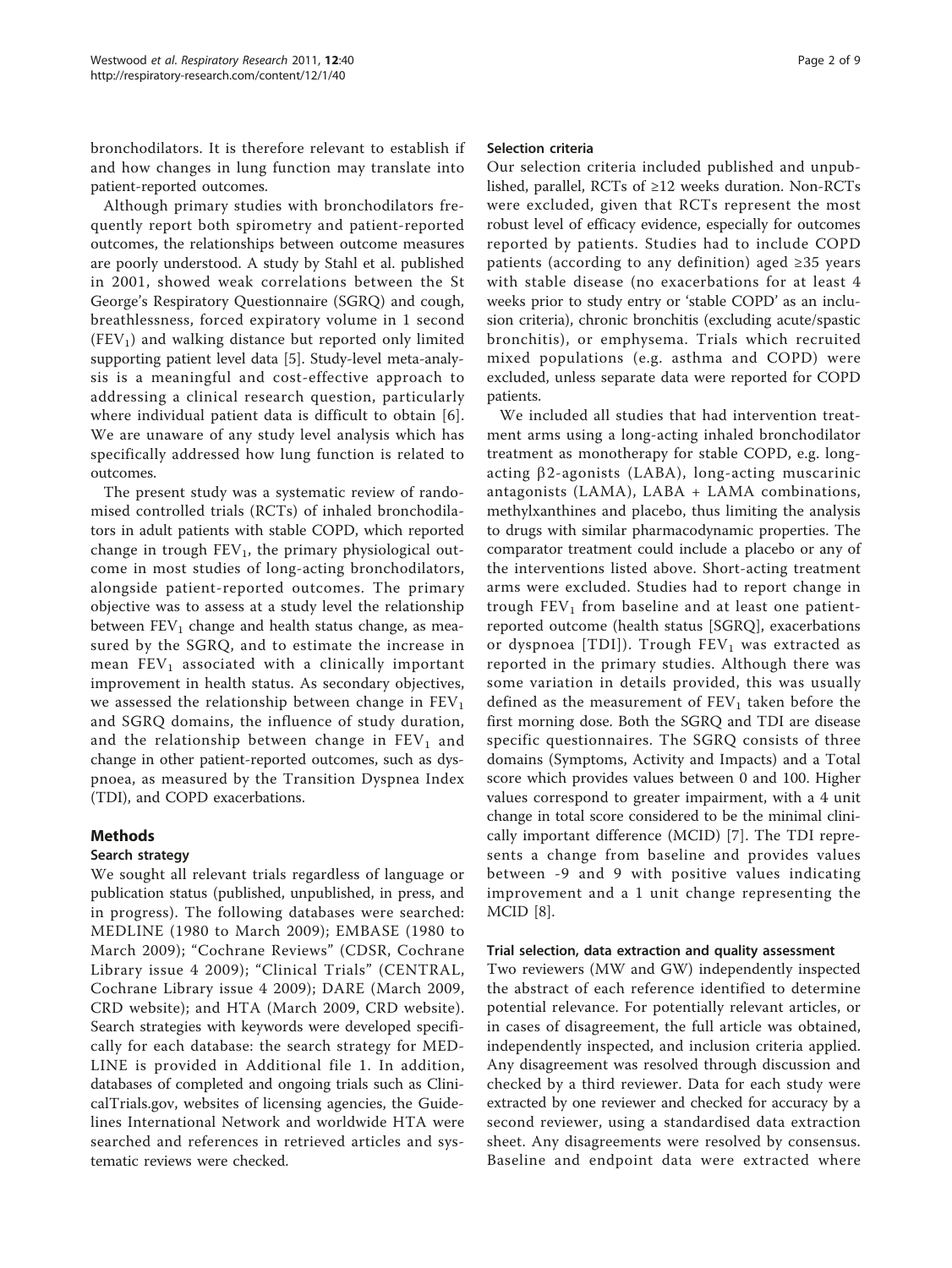available, otherwise, change from baseline data were extracted. Outcome data were extracted for all available time points. If studies did not report numerical data, values were estimated from graphs, and standard deviations were imputed using weighted averages from other studies which included the same drug comparison and time point, in line with recommended methodology [\[9](#page-7-0)].

Quality assessment was carried out by one reviewer, using the Cochrane Collaboration quality assessment checklist, and checked for accuracy by a second reviewer. Any disagreements were resolved by consensus. Results are summarised in Additional file [2.](#page-7-0)

#### Data analysis

The relationship between mean changes in  $FEV<sub>1</sub>$  and mean changes in SGRQ scores for each treatment arm from each study was assessed visually using scatter plots. Plots were constructed for SGRQ total score and SGRQ domains (Symptoms, Activity and Impacts) at any time point measured; where studies reported multiple time points, only data for the 6 month time point (the most frequently measured time point across studies) were used for analyses that include all time points. For the relationship between changes in  $FEV<sub>1</sub>$  and SGRQ total score, separate plots were constructed for the 3, 6 and 12 month time points. Pearson correlation coefficients were calculated and regression lines from a simple linear regression model were added to each plot. These were used to estimate the mean change in  $FEV<sub>1</sub>$ corresponding to 3- and 4-unit changes in SGRQ, and the mean change in SGRQ score associated with a 100 mL increase in  $FEV_1$  (magnitude of change in  $FEV_1$  at which patients are more likely to report improvement in an important clinical parameter such as health status)  $[10]$  $[10]$ .

Random effects regression modelling was used to explore the effects of the change in  $FEV<sub>1</sub>$  on the change in total SGRQ score. The model included time (3, 6 or 12 months) as a categorical variable and study was treated as a random effect to allow for correlation within each study, thus adjusting for possible confounders. This model allows an estimate of the strength of the relationship between  $FEV<sub>1</sub>$  and SGRQ (the size and statistical significance of the model coefficient). Where sufficient data were available, similar methods were applied to investigate the relationship between changes in  $FEV<sub>1</sub>$ and the outcomes TDI and percentage of patients experiencing at least one COPD exacerbation. All statistical analyses were performed in Stata 10.1.

# Results

#### Overview of included studies

The search strategy initially yielded 9676 references. Figure [1](#page-3-0) illustrates the flow of studies through the review

process. After screening for potential relevance, 175 full papers were assessed for possible inclusion. From these, 36 studies met the inclusion criteria [[5,11-](#page-7-0)[45](#page-8-0)]. A further two references were identified to be duplicates of previously identified studies [[46,47\]](#page-8-0). Twenty-two studies with 49 treatment arms contributed to the primary analyses exploring the relationship between changes in  $FEV<sub>1</sub>$ and SGRQ scores [\[5,11-](#page-7-0)[31\]](#page-8-0). Twenty nine studies provided data on exacerbations [[11-](#page-7-0)[13](#page-8-0),[16-22,25,26,29](#page-8-0)-[45](#page-8-0)] and eight studies provided data on dyspnoea [[11-](#page-7-0)[13](#page-8-0),[21,26,30,33,41](#page-8-0)]. All studies were parallel, RCTs of LAMA (tiotropium) and/or LABA (salmeterol, formoterol, arformoterol) with or without a placebo arm.

Table [1](#page-4-0) shows the study characteristics for studies providing data on  $FEV<sub>1</sub>$  and SGRQ scores, exacerbations, or dyspnoea. The 49 data sets for the SGRQ analyses included 23,654 patients, of whom 72% were male with an average age of 64 years, and mean baseline  $FEV<sub>1</sub>$  43% predicted.

# $FEV<sub>1</sub>$  change and change in SGRQ total score

Using all treatment arms and all time points  $(n = 49)$ , Figure [2](#page-5-0) shows a moderate negative correlation between the mean change in trough  $FEV<sub>1</sub>$  and change in SGRQ total score; greater increases in  $FEV<sub>1</sub>$  were associated with greater reductions (i.e. improvements) in SGRQ. Zero change in  $FEV<sub>1</sub>$  was associated with a significant reduction in SGRQ score of 2.5 (95% CI 1.8, 3.3). The additional reduction in SGRQ associated with a 100 mL increase in  $FEV_1$  was 1.6 (0.7, 2.5), making the total improvement in SGRQ 4.1 units. When excluding placebo arms, zero change in  $FEV<sub>1</sub>$  was associated with a reduction in SGRQ total score of 4.1 (2.7, 5.6). However the association between change in  $FEV<sub>1</sub>$  and additional change in SGRQ total score was no longer statistically significant; for a 100 mL increase in  $FEV<sub>1</sub>$  the reduction in SGRQ was 0.4 (-1.1, 1.9).

Table [2](#page-5-0) illustrates the increasing probability of reaching a clinically meaningful improvement in SGRQ with increasing levels of  $FEV<sub>1</sub>$  improvement. For treatment arms where mean changes in  $FEV_1$  were ≥100 mL (using the largest ΔSGRQ values for studies with data for multiple time points) the probability of reaching a mean reduction in total SGRQ score of 4 units was 80%.

Random effects modelling found that a 100 mL increase in  $FEV<sub>1</sub>$  was associated with an estimated reduction in SGRQ total score of 2.5 (1.9, 3.1). This equates to a clinically meaningful reduction of 4 units in SGRQ being associated with an estimated improvement in  $FEV<sub>1</sub>$  of 160.6 (129.0, 211.6) mL. When this analysis was repeated excluding the placebo arms, a 100 mL increase in  $FEV<sub>1</sub>$  led to an estimated change in SGRQ score of 1.02 (0.0, 2.5) although the association between  $FEV<sub>1</sub>$  and SGRQ score was no longer significant.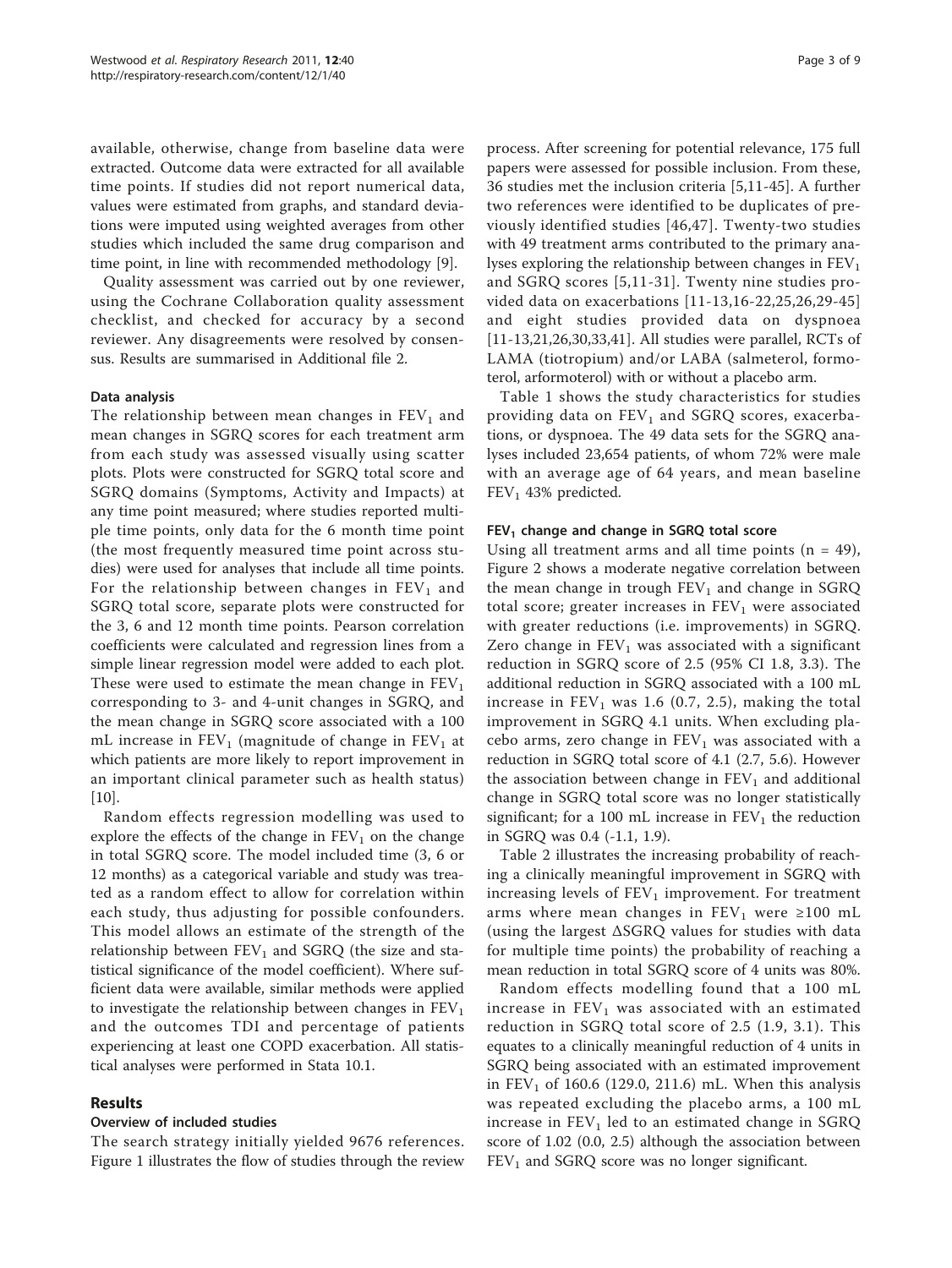<span id="page-3-0"></span>

# $FEV<sub>1</sub>$  change and SGRQ by study duration and SGRQ domains

As shown in Table [3,](#page-5-0) when data were analysed by time, change in trough  $FEV<sub>1</sub>$  and change in SGRQ total score remained negatively correlated and the strength of the correlation increased with time for 3 (n = 16), 6 (n = 20) and 12 ( $n = 19$ ) month time points. Reductions in SGRQ associated with zero change in  $FEV<sub>1</sub>$  were 1.6 (95% CI -0.4, 3.6), 2.2 (1.1, 3.3) and 2.6 (1.8, 3.4), at 3, 6 and 12 months, respectively. Further reductions in SGRQ score associated with a 100 mL increase in  $FEV<sub>1</sub>$ were 1.6 (-0.2, 3.5), 2.1 (1.3, 2.9) and 2.7 (1.5, 4.0) at 3, 6 and 12 months respectively.

When data for all treatment and placebo arms, regardless of time, were stratified by SGRQ domains, there was a weak, non-significant negative correlation between change in trough  $FEV<sub>1</sub>$  and change in SGRQ Symptoms score (Table [3\)](#page-5-0). However there was a weak, but statistically significant negative correlation with change in SGRQ Activity score and a moderate and statistically significant negative correlation with change in SGRQ Impacts score.

# $FEV<sub>1</sub>$  change and other patient-reported outcomes

Table [4](#page-5-0) presents the results for the relationship between change in  $FEV<sub>1</sub>$ , and TDI and exacerbations. Considering all treatment arms and 3, 6 and 12-month time points ( $n = 15$ ), there was a moderate positive correlation between change in TDI and change in  $FEV<sub>1</sub>$ . The improvement in TDI associated with a 100 mL increase in  $FEV<sub>1</sub>$  was 0.5 although this was below the 1 unit MCID for TDI [[8\]](#page-7-0). When placebo arms were excluded from the analysis there was no evidence of an association between change in  $FEV<sub>1</sub>$  and change in TDI score.

Increasing  $FEV<sub>1</sub>$  was associated with a reduction in the proportion of patients experiencing at least one exacerbation, although the correlation was weak (Table [4\)](#page-5-0). An increase of 100 mL in trough  $\text{FEV}_1$  was associated with an estimated 6.0% reduction in the proportion of patients experiencing at least one exacerbation.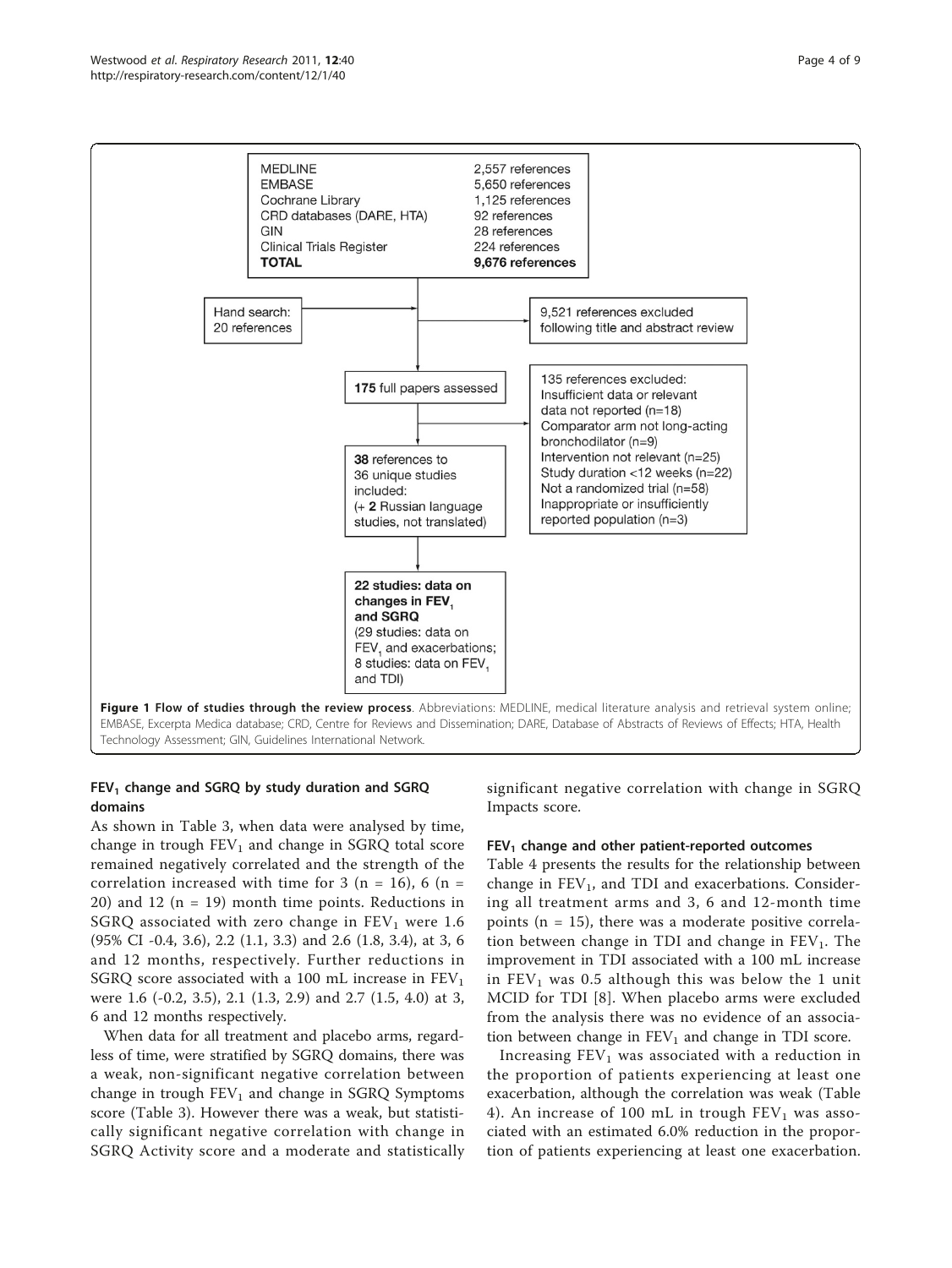| Study                                     | Duration,<br>$(months)*$ | Number<br>randomised (by<br>treatment)              | Age,<br>(years) | Male,<br>(%) | Smoking<br>history,<br>(pack years) | $FEV1$ %<br>predicted | Outcomes reported    |             |                                              |            |
|-------------------------------------------|--------------------------|-----------------------------------------------------|-----------------|--------------|-------------------------------------|-----------------------|----------------------|-------------|----------------------------------------------|------------|
|                                           |                          |                                                     |                 |              |                                     |                       | <b>SGRQ</b><br>total | <b>SGRQ</b> | Number with $\geq$<br>domains 1 exacerbation | <b>TDI</b> |
| Aaron 2007 [11]                           | 12                       | 304 (T 156, T + S 148) 65.9 (8.6)                   |                 | 56           | 50.3 (27.6)                         | 41.7 (13.3) Yes       |                      | No          | Yes                                          | Yes        |
| Baumgartner 2007<br>$[12]$                | 3                        | 428 (A 141, S 144, Pl<br>143)                       | 62.9(9.0)       | 58           | NR.                                 | 40.8 (12.7) Yes       |                      | Yes         | Yes                                          | Yes        |
| Beeh 2006 [32]                            | 3                        | 1639 (T 1236, PI 403)                               | 62.2(8.7)       | 76           | 35.8 (19.5)                         | 45.5 (14.9)           | No                   | No          | Yes                                          | No         |
| Boyd 1997 [33]                            | $\overline{4}$           | 456 (S 229, PI 227)                                 | 61.5            | 79           | NR.                                 | <b>NR</b>             | <b>No</b>            | No          | Yes                                          | Yes        |
| Briggs 2005 [34]                          | 3                        | 653 (T 328, S 325)                                  | 64.4(6.3)       | 67           | 55.9 (28.8)                         | 37.7 (12.1)           | No                   | No          | Yes                                          | No.        |
| Brusasco 2003 [13]                        | 6                        | 1207 (T 402, S 405, PI<br>400)                      | 64.2(8.4)       | 76           | 43.8 (23.2)                         | 38.5 (11.8) Yes       |                      | No          | Yes                                          | Yes        |
| Calverley 2003<br>$[14]$                  | 12                       | 733 (S 372, PI 361)                                 | 63.3(8.6)       | 72           | 43.6 (22.2)                         | 44.3 (13.8) Yes       |                      | No          | No                                           | No         |
| Calverley 2007<br>$[15]$                  | 12                       | 6184 (S 1521, PI 1524)                              | 65.0 (8.2)      | 76           | 49.0 (27.3)                         | 43.9 (12.5) Yes       |                      | No          | No                                           | No         |
| Campbell 2005<br>[16]                     | 6                        | 442 (F 225, PI 217)                                 | 60              | 68           | 37                                  | 53.8                  | Yes                  | No          | Yes                                          | No         |
| Casaburi 2000 [35] 3                      |                          | 470 (T 279, PI 191)                                 | 65.2(8.8)       | 65           | 62.9 (32.0)                         | 39.0 (13.9)           | No                   | No          | Yes                                          | No         |
| Casaburi 2002 [17]                        | -12                      | 921 (T 550, PI 371)                                 | 65.0 (9.0)      | 65           | 61.0 (30.5)                         | 38.6 (13.9) Yes       |                      | Yes         | Yes                                          | No         |
| Chan 2007[18]                             | 12                       | 913 (T 608, PI 305)                                 | 66.8 (8.8)      | 60           | 50.4 (23.9)                         | 39.4 (13.5)           | Yes                  | Yes         | Yes                                          | No         |
| Chapman 2002<br>$[19]$                    | 6                        | 408 (S 201, PI 207)                                 | <b>NR</b>       | 64           | 38                                  | 45                    | Yes                  | Yes         | Yes                                          | No         |
| Covelli 2005 [36]                         | 3                        | 196 (T 100, PI 96)                                  | 64.6 (9.0)      | 58           | 65.5 (33.4)                         | 39.4 (13.4)           | No                   | No          | Yes                                          | No         |
| Dahl 2001 [20]                            | 6                        | 392 (F 192, PI 200)                                 | 63.5(8.4)       | 77           | 41.8                                | 45.0 (12.7) Yes       |                      | Yes         | Yes                                          | No         |
| Donohue 2002<br>$[21]$                    | 6                        | 623 (T 209, S 213, Pl<br>201)                       | 64.9 (7.9)      | 75           | 47.0 (25.0)                         | 42.3 (9.3)            | Yes                  | Yes         | Yes                                          | Yes        |
| Donohue 2008<br>$[37]$                    | 12                       | 793 (Af 528, S 265)                                 | 64.2 (8.8)      | 59           | ΝR                                  | 38.0 (13.1) No        |                      | No          | Yes                                          | No         |
| Dusser 2006 [38]                          | 12                       | 1010 (T 500, PI 510)                                | 64.8 (9.3)      | 88           | NR.                                 | 47.9 (12.7)           | No                   | No          | Yes                                          | No         |
| Freeman 2007 [39] 3                       |                          | 395 (T 200, PI 195)                                 | 64.9 (9.1)      | 54           | 37.4 (17.3)                         | 48.9 (10.6) No        |                      | No          | Yes                                          | <b>No</b>  |
| Gross 2008 [22]                           | 3                        | 351 (F 123, PI 114)                                 | 62.7 (8.9)      | 58           | <b>NR</b>                           | 44.5 (12.1) Yes       |                      | Yes         | Yes                                          | No         |
| Johansson 2008<br>$[40]$                  | 3                        | 224 (T 107, PI 117)                                 | 61.5(8.3)       | 48           | 31.5 (12.1)                         | 73.4 (12.6) No        |                      | No          | Yes                                          | No         |
| Jones 1997 [23]                           | 3                        | 189 (S 94, PI 95)                                   | 62.5(8.0)       | 79           | NR.                                 | 46.0 (15.0)           | Yes                  | No          | No                                           | No         |
| Mahler 1999 [41]                          | 3                        | 411 (S 135, I 133, PI<br>143)                       | 63.5(8.5)       | 74           | 60.2(32.5)                          | 40.0                  | No                   | No          | Yes                                          | Yes        |
| Moita 2008 [42]                           | 3                        | 311 (T 147, PI 164)                                 | 64.3 (8.6)      | 95           | 55.0 (23.6)                         | 41.4 (14.1)           | No                   | No          | Yes                                          | No         |
| Niewoehner 2005<br>$[43]$                 | 6                        | 1829 (T 914, PI 915)                                | 67.9(8.6)       | 99           | 68.4 (36.0)                         | 35.6 (12.6) No        |                      | No          | Yes                                          | No         |
| Rennard 2009 [24]                         | 12                       | 976 (F 495, PI 481)                                 | 63.0 (9.1)      | 65           | ΝR                                  | 40.1 (11.7) Yes       |                      | Yes         | No                                           | No         |
| Rossi 2002 [25]                           | 12                       | 645 (F 214, PI 220)                                 | 62.7            | 83           | <b>NR</b>                           | 47.7                  | Yes                  | Yes         | Yes                                          | No         |
| Sepracor inc.<br>NCT00250679<br>2009 [26] | 6                        | 296 (F 147, Af 149)                                 | 64.7 (8.4)      | 61           | NR.                                 | 41.0 (12.6) Yes       |                      | No          | Yes                                          | Yes        |
| Stahl 2001 [5]                            | 3                        | 121 (F 61, PI 60)                                   | 64              | 52           | NR.                                 | 33.3                  | Yes                  | No          | No                                           | No         |
| Stockley 2006 [27]                        | 12                       | 726 (S 316, PI 318)                                 | 62.4(9.2)       | 67           | 39.7 (21.6)                         | 46.0 (14.3)           | Yes                  | Yes         | No                                           | No         |
| Tashkin 2008 [28]                         | 6                        | 584 (F 284, PI 300)                                 | 63.4 (9.6)      | 67           | NR.                                 | 40.4 (12.5) Yes       |                      | Yes         | No                                           | No         |
| Tashkin 2008 [29]                         | 12                       | 5993 (T 2987, PI 3006)                              | 64.5(8.5)       | 75           | 48.7 (28.0)                         | 39.4 (12.0)           | Yes                  | No          | Yes                                          | No         |
| Tashkin 2009 [30]                         | 3                        | 255 $(T + F 124, T 131)$                            | 63.8 (8.6)      | 66           | NR.                                 | <b>NR</b>             | Yes                  | Yes         | Yes                                          | Yes        |
| Tonnel 2008 [31]                          | 9                        | 554 (T 266, PI 288)                                 | 64.2 (9.9)      | 86           | 43.7 (21.9)                         | 46.8 (12.8)           | Yes                  | Yes         | Yes                                          | No         |
| van Noord 2000<br>$[44]$                  | 3                        | 97 (S 47, PI 50)                                    | 74.0 (6.5)      | 88           | NR.                                 | 40.3 (10.7)           | No                   | No          | Yes                                          | No         |
| Vogelmeier 2008<br>$[45]$                 | 6                        | 847 (F 210, T 221, F + 62.6 (8.8)<br>T 207, PI 209) |                 | 78           | 38.0 (19.7)                         | 51.2 (9.9)            | No                   | No          | Yes                                          | No         |

<span id="page-4-0"></span>Table 1 Description of studies providing data on FEV<sub>1</sub> and SGRQ, dyspnoea (TDI), or exacerbations for long-acting bronchodilators

Data are mean (SD) unless otherwise stated. \*time point used in analyses

Af: arformoterol, F: formoterol, FEV<sub>1</sub>: forced expiratory volume in one second, NR: not reported, Pl: placebo, S: salmeterol, SGRQ: St George's Respiratory Questionnaire, T: tiotropium, TDI: Transition Dyspnea Index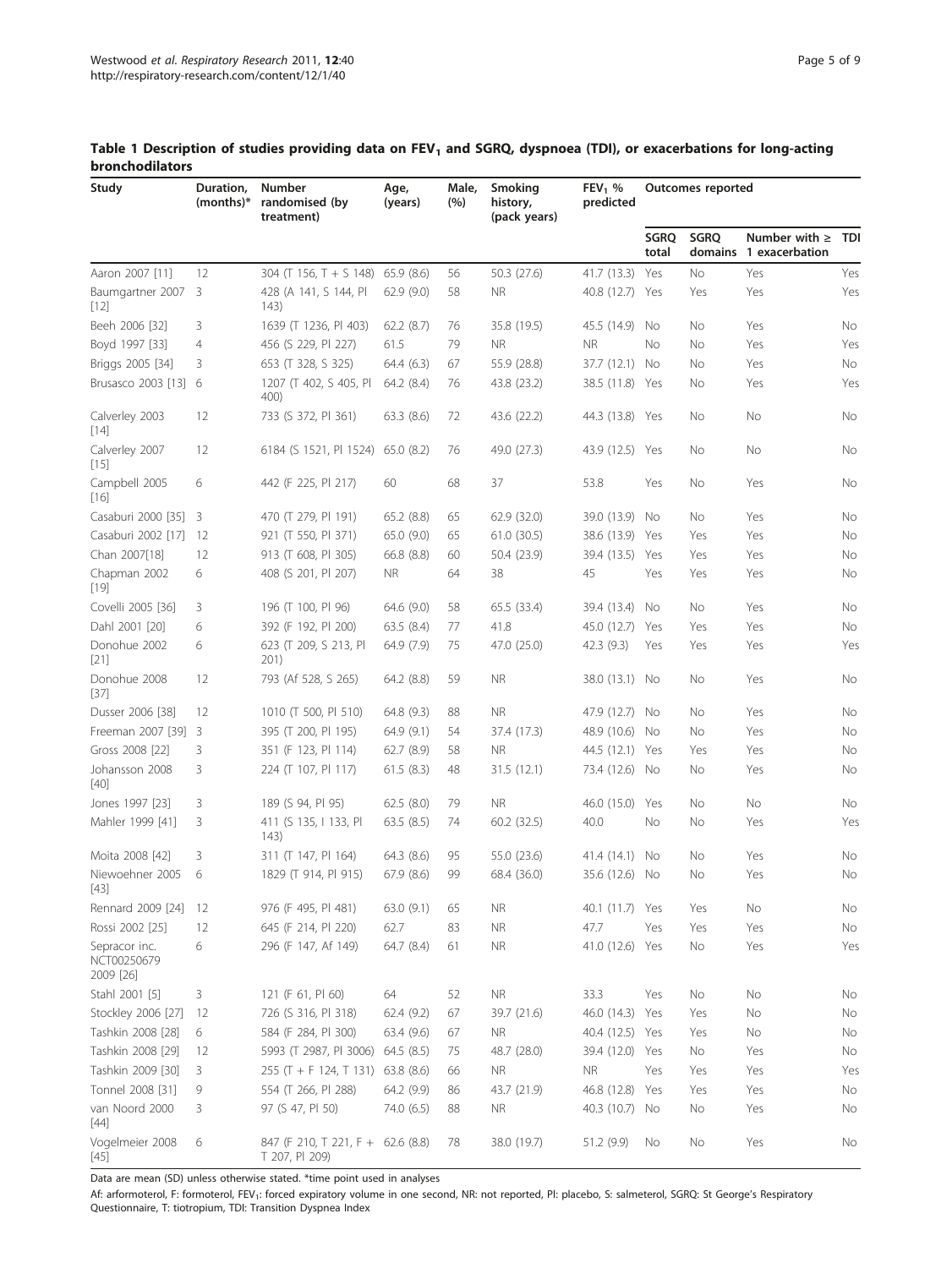<span id="page-5-0"></span>

When placebo arms were excluded from the analysis (n  $=$  33), the correlation was similar (r  $=$  -0.35; p  $=$  0.046); zero change in  $FEV<sub>1</sub>$  corresponded to an estimated 31.3% (95% CI 21.3, 41.3) of patients experiencing at least one exacerbation and a 100 mL increase in  $FEV<sub>1</sub>$ was associated with an estimated 10.2% (0.2, 20.2) reduction in the numbers of patients experiencing an exacerbation.

#### **Discussion**

Our study-level analysis demonstrated a relationship between improved lung function (as measured by  $FEV<sub>1</sub>$ ) and improvements in health status (as measured by SGRQ) in adult patients with stable COPD who are treated with long-acting inhaled bronchodilators. Results of random-effects regression modelling indicated that a 100 mL increase in  $FEV<sub>1</sub>$  was associated with a reduction in SGRQ total score of 2.5 units. This equates to a clinically meaningful reduction of 4 units in SGRQ being associated with an estimated improvement in  $FEV<sub>1</sub>$  of 160.6 mL. These results were supported by correlation analyses which demonstrated a moderate negative correlation between change in total SGRQ score

| Table 2 Study level probability of reaching a clinically |
|----------------------------------------------------------|
| meaningful reduction in SGRO total score according to    |
| the magnitude of improvement in FEV,                     |

|            | Improvement in $FEV_1$ (mL) Number of study arms achieving<br>SGRQ reduction, n/N (%) |            |  |  |
|------------|---------------------------------------------------------------------------------------|------------|--|--|
|            | 4 units                                                                               | 3 units    |  |  |
| $\geq 40$  | 17/35 (49)                                                                            | 21/35(60)  |  |  |
| $\geq 60$  | 14/25 (56)                                                                            | 18/25 (72) |  |  |
| $\geq 80$  | 12/17(71)                                                                             | 14/17 (82) |  |  |
| $\geq 100$ | 12/15 (80)                                                                            | 14/15 (93) |  |  |
| $\geq 120$ | 8/10 (80)                                                                             | 9/10(90)   |  |  |

FEV<sub>1</sub>: forced expiratory volume in 1 second, SGRQ: St George's Respiratory Questionnaire

| Table 3 Correlations for mean change in FEV <sub>1</sub> for all |
|------------------------------------------------------------------|
| treatments (LAMA, LABA, LAMA + LABA) and placebo                 |
| versus reduction in SGRQ scores at a study level, by             |
| study period and SGRQ domain                                     |

| <b>SGRO</b> |           | Study period Data points, n Correlation, r* |         | p value |
|-------------|-----------|---------------------------------------------|---------|---------|
| Total score | - All     | 49                                          | $-0.46$ | < 0.001 |
|             | 3 months  | 16                                          | $-0.44$ | 0.08    |
|             | 6 months  | 20                                          | $-0.61$ | 0.004   |
|             | 12 months | 19                                          | $-0.74$ | < 0.001 |
| Symptoms    | - All     | 27                                          | $-0.34$ | 0.08    |
| Activity    | All       | 27                                          | $-0.38$ | 0.049   |
| Impact      | All       | 30                                          | $-0.50$ | 0.004   |

\*Pearson correlation coefficient

FEV1: forced expiratory volume in 1 second, LAMA: long-acting muscarinic antagonists, LABA: long-acting b2-agonists, SGRQ: St George's Respiratory Questionnaire

and change in trough  $FEV<sub>1</sub>$ , when all treatment arms were considered. When the placebo arms were excluded from the analyses the relationship was not significant, which may be due in part to the reduction in sample size, but principally because clustering of results for the placebo arms around zero for change in  $FEV<sub>1</sub>$  and change in SGRQ increased the scatter in the data which allowed correlations to emerge. It should be emphasised that the principal objective of our review was to investigate the relationship between trough  $FEV<sub>1</sub>$  and outcomes rather than test differential effects of treatment, so all use of treatment arms including placebo arms was appropriate. It is important to note that our analysis focussed on studies including long-acting

Table 4 Relationships between mean change in  $FEV<sub>1</sub>$  and the outcomes Transition Dyspnea Index (TDI) and percentage of patients experiencing at least one exacerbation for all treatments (LAMA, LABA, LAMA + LABA) and placebo: correlation coefficients and model outputs

|                                                                                    | Outcome                         |                                                                  |  |
|------------------------------------------------------------------------------------|---------------------------------|------------------------------------------------------------------|--|
|                                                                                    | TDI<br>total<br>score           | Percent of patients<br>experiencing at least one<br>exacerbation |  |
| Data points (n)                                                                    | 15                              | 50                                                               |  |
| Correlation between change in<br>outcome and change in FEV <sub>1</sub><br>$(r^*)$ | 0.56                            | $-0.27$                                                          |  |
| p value                                                                            | 0.02                            | 0.049                                                            |  |
| Outcome change for 0 mL<br>change in FEV <sub>1</sub> (95% CI)**                   | 0.7<br>(0.3,<br>1.2)            | 26.7 (21.7, 31.3)%                                               |  |
| Additional change in outcome<br>for 100 mL change in $FEV1$<br>(95% CI)**          | $0.5^{\circ}$<br>(0.1,<br>(0.9) | $-6.0$ ( $-0.04 - 11.9$ )%                                       |  |
|                                                                                    |                                 |                                                                  |  |

\*Pearson correlation coefficient; \*\*output from random effects regression modelling

FEV<sub>1</sub>: forced expiratory volume in 1 second, LAMA: long-acting muscarinic antagonists, LABA: long-acting  $\beta$ 2-agonists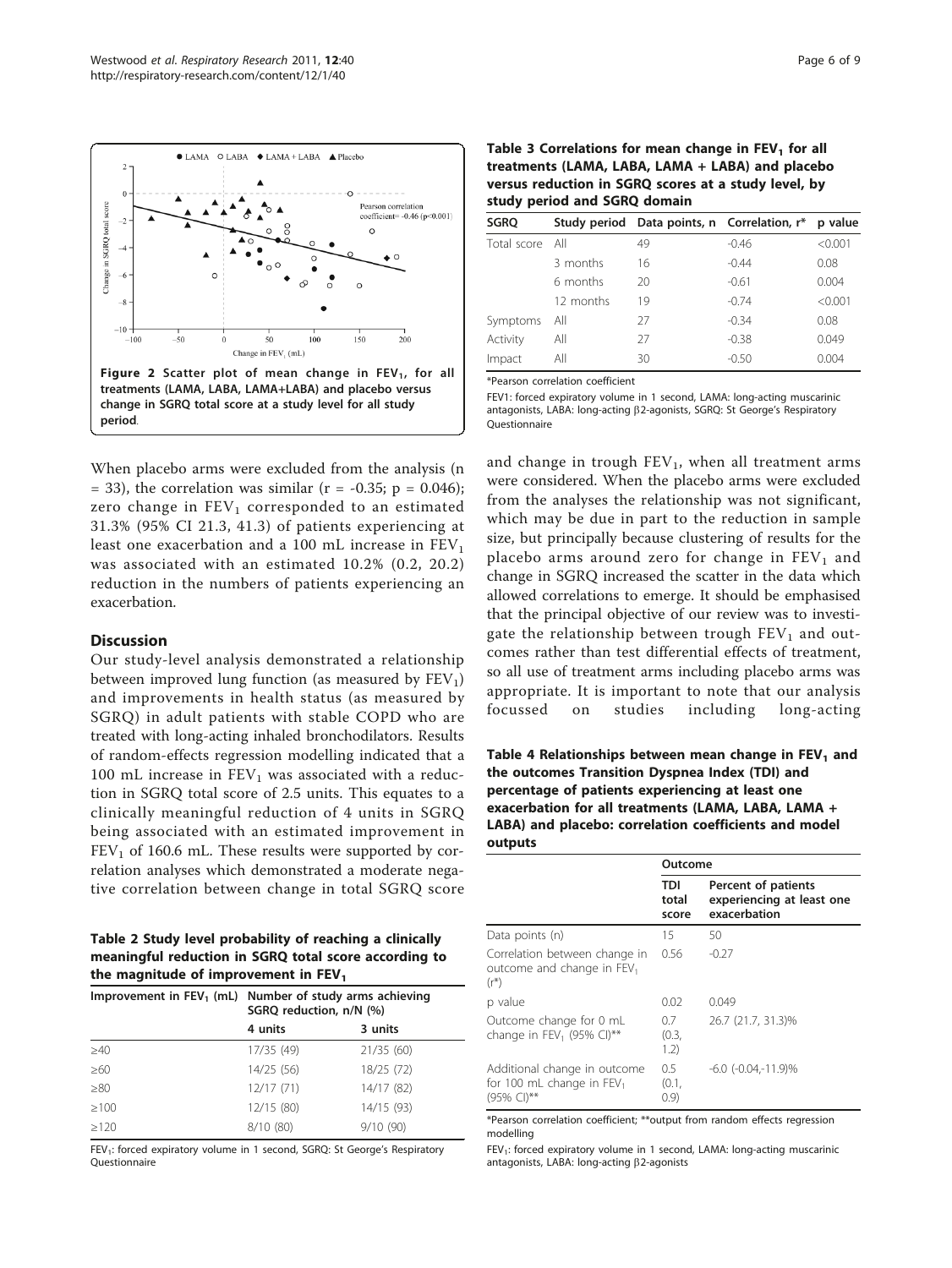bronchodilators. Relationships between  $FEV<sub>1</sub>$  and outcomes may be different for anti-inflammatory treatments. Further, different results may have been obtained had we assessed the relationship between peak  $FEV<sub>1</sub>$ and outcomes. However, we selected the trough measurement since it was the primary endpoint and therefore best documented outcome in most studies.

Despite the discrepancy in outcome measures required to demonstrate clinical effectiveness between the regulatory authorities and reimbursement agencies, such as the National Institute for Health and Clinical Excellence in the UK and the Institute for Quality and Efficiency in Health Care in Germany, few studies have investigated the relationship between change in lung function and change in patient-reported outcomes. We are aware of no other analysis addressing this issue at a study level. However, our data are consistent with the results of patient-level analyses [[5](#page-7-0),[48\]](#page-8-0), although in these studies the strength of the relationship between change in SGRQ and  $FEV<sub>1</sub>$  was too weak to allow health status gains to be inferred from spirometric changes [[48\]](#page-8-0). This is not a limitation, but rather reflects how different individuals with the same physiological limitations may experience differing effects on their health status.

Our study indicated that the correlation between change in trough  $FEV<sub>1</sub>$  and change in SGRQ total score appears to strengthen with increasing study duration from 3 to 6 to 12 months. Over an intermediate and longer term period, the impact of an improvement in lung function may have a greater effect on patient wellbeing, although in our analysis, the limited data reported in the included studies did not allow us to assess whether changes in  $FEV<sub>1</sub>$  at 3 months correlated with longer term changes in outcomes. There was also a trend to increasing mean change in SGRQ, across all study arms, with longer study duration. When data were analysed by SGRQ domain, the association between change in  $FEV<sub>1</sub>$  and change in SGRQ scores was still present for the Activity and Impacts domains. A weak correlation between SGRQ Symptoms domain and  $FEV<sub>1</sub>$ has been reported ever since the first validation of this instrument [[3\]](#page-7-0).

Another important issue to be addressed is the "meaning" of the 100 mL increase in  $FEV<sub>1</sub>$  associated with a reduction in SGRQ total score of 2.5 units, and an estimated improvement in  $FEV<sub>1</sub>$  of 160 mL in relation to a clinically meaningful reduction of 4 units in SGRQ. There is no universally accepted approach for determining the clinical important difference of a measurement. As a measure, SGRQ reflects aspects of COPD beyond lung function alone [\[48](#page-8-0)]. In our analysis, the corresponding increase in health status in treatment arms with larger improvement in  $FEV<sub>1</sub>$  enhances the ability to interpret lung function changes at a study level, but not at a patient level. Page 7 of 9

Depending on the intervention under study,  $FEV<sub>1</sub>$  may offer the perspective of an intermediate end point in assessing likely treatment effectiveness. However, treatment effectiveness cannot be based exclusively on spirometry, requiring assessment of other relevant clinical parameters such as patient-reported health status.

It is interesting to note that a zero change in  $FEV<sub>1</sub>$ still resulted in a reduction in SGRQ score of 2.5. This effect has been noted in many clinical trials in COPD and appears to relate to a 'Hawthorne effect', whereby patients receive better care by participating in the trial [[49\]](#page-8-0). It could relate to a number of different factors, including improved compliance with treatments which may not all have bronchodilator effects.

There was also some evidence of a positive relationship between change in  $FEV_1$  and other outcomes, i.e., improvements in TDI score and reduction in the proportion of patients experiencing at least one exacerbation. These associations were weaker than those observed with SGRQ. However, correlation data for TDI versus trough  $FEV<sub>1</sub>$  were limited by the relatively small number of studies  $(n = 8)$  reporting both outcome measures. For data on exacerbations, longer study durations would have been required to fully assess the apparent negative correlation with change in  $FEV<sub>1</sub>$ .

Our review has limitations. We did not explicitly seek primary studies assessing the correlation between outcome measures and the restriction of our search strategy to RCTs in order to enhance the quality of the analysis means that observational studies of this type would not have been identified. In addition, the objectives of included studies differed from those of the review: included studies were generally designed to measure the effects of treatment upon COPD outcomes, whereas we were interested in the relationships between outcome measures. Included studies tended to present full results for their primary outcome measure only, with reporting of additional outcomes being poor and measures of variance were often absent. Thus, standard deviations had to be imputed for a high proportion of the data sets included in our analyses. In addition, many studies did not report numerical data and values were estimated from graphs, although such approaches are consistent with established systematic review methodology.

Although our review did not address treatment effect sizes, our objectives did include an assessment of the relationships between treatment effects upon treatment effect sizes (data addressing this objective were sparse and not included in this article). For this reason only RCTs of long acting bronchodilators which included a placebo arm or which compared different classes of bronchodilator were compared.

Finally, the correlation analyses used to assess the relationships between patient-reported outcomes and  $FEV<sub>1</sub>$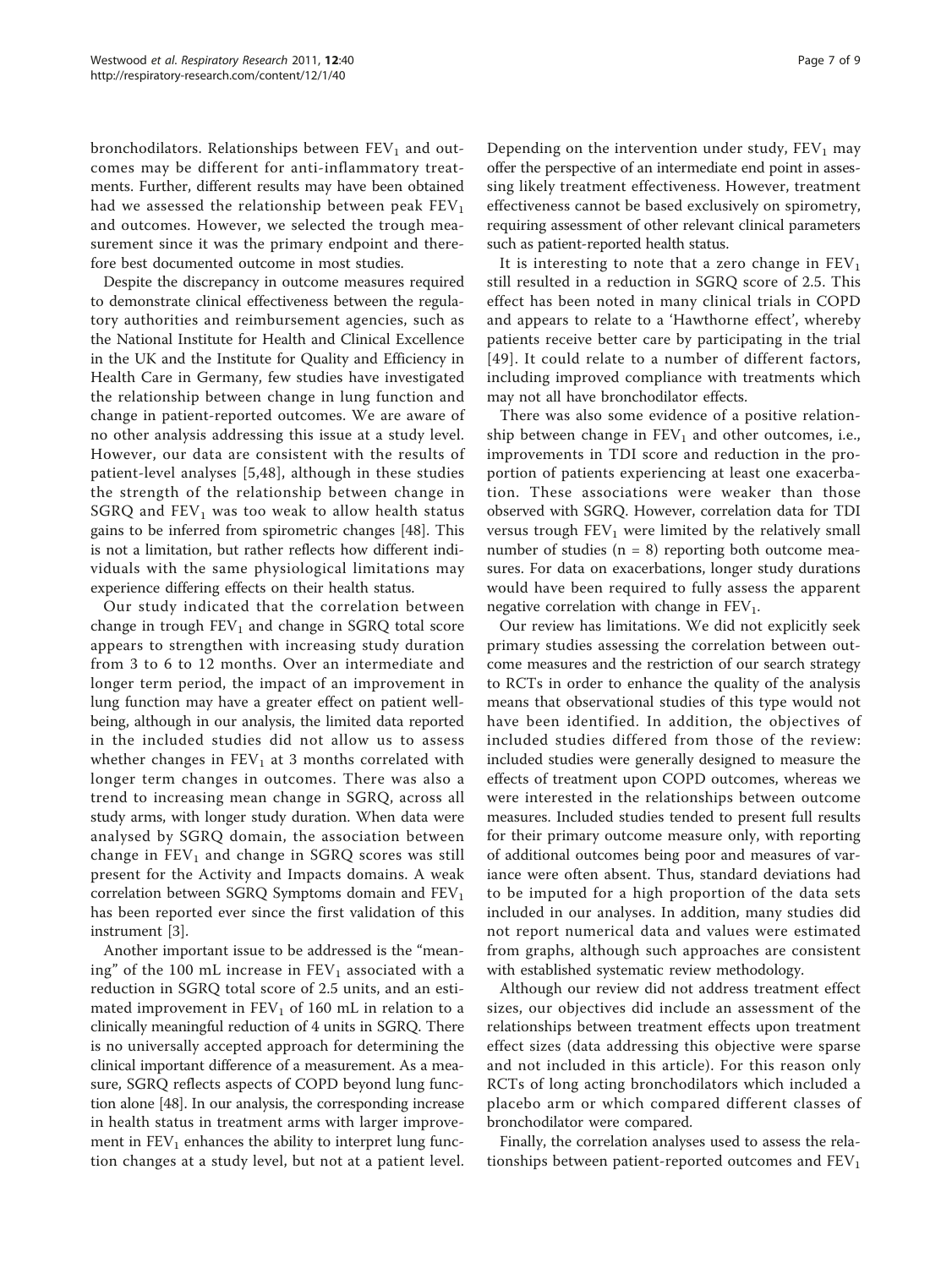<span id="page-7-0"></span>where data were insufficient to support regression modelling, combined treatment arms from different studies. Thus the data were essentially treated as observational cohorts and the strengths of the RCT design were lost. Combining the data in this way does not take account of differences between studies, such as treatment and dose, and participant baseline characteristics, which may affect estimates of correlation. In theory, this limitation can be overcome using random effects regression modelling. However, even where such modelling was possible, the number of explanatory variables which could be included was constrained by both the reporting of these variables in the primary studies and the size of the data set; both poor reporting and small data sets were factors in this review.

The results of this review give important new insight into the relationship between  $FEV_1$ , a key primary outcome required by regulatory authorities for COPD clinical trials, and patient-reported outcomes such as health status, dyspnoea and exacerbations, which are of greater interest to clinicians, patients and reimbursement agencies. Our analyses have been limited by the size and quality of the available data set and are encouraging, but should be considered hypothesis generating and warrant further investigation.

This study-level analysis indicated that improvement in trough  $FEV<sub>1</sub>$  with inhaled bronchodilators may be associated with improvement in health status and may also be associated with improvements in other patientreported outcomes. Although the strength of the association was modest, improvements in both  $FEV<sub>1</sub>$  and SGRQ, relative to changes likely to be clinically relevant, were of similar magnitude.  $FEV<sub>1</sub>$  may offer the perspective of an intermediate endpoint in assessing treatment effectiveness at a study level.

# Additional material

[Additional file 1: S](http://www.biomedcentral.com/content/supplementary/1465-9921-12-40-S1.DOCX)earch strategy for the MEDLINE database. [Additional file 2: Q](http://www.biomedcentral.com/content/supplementary/1465-9921-12-40-S2.DOCX)uality assessment of studies selected for inclusion in the systematic review.

#### Acknowledgements

This study was funded by Novartis, and the funder was given the opportunity to make comments and suggestions to a draft of this paper. However, the authors had complete editorial freedom and made the final decisions about the text. Jos Kleijnen (Kleijnen Systematic Reviews Ltd) provided advice to the project at all stages. Anne Spaar (Kleijnen Systematic Reviews Ltd) provided input to the project protocol and participated in extraction of data from primary studies. Mary Sayers (ACUMED) assisted in the preparation of the manuscript; this support was funded by the study sponsor.

#### Author details

<sup>1</sup>Kleijnen Systematic Reviews Ltd., York, UK. <sup>2</sup>Respiratory Epidemiology and Clinical Research Unit, McGill University, Montreal, Canada. <sup>3</sup>St George's

University Medical School, University of London, UK. <sup>4</sup>Novartis Pharma AG, Basel, Switzerland.

#### Authors' contributions

MW developed the design, concept of the study and analysis, and carried out the systematic review. JB participated in the design and analysis planning and advised on the interpretation of the study. PWJ participated in the design and advised on the interpretation of the study. AC conceived of the study, participated in its design and analysis planning and contributed to its interpretation. GCN conceived of the study, participated in its design and analysis planning and contributed to its interpretation. GW developed the design and concept of the study, carried out the systematic review and performed the statistical analysis. All authors had full access to the data and were involved in drafting the manuscript. All authors read and approved the final manuscript.

#### Competing interests

AC and GCN are employees of Novartis. MW and GW have no competing interests related to the content of this paper. JB has received fees for speaking at conferences and for serving as an expert on advisory boards for AstraZeneca, BI, GSK, Novartis, Nycomed and Pfizer. JB's MUHC Research Institute received research grants for investigator-initiated researches and unrestricted educational grants from AstraZeneca, BI, GSK, Novartis and Pfizer. PJ has received advisory board and consulting fees from Novartis, GSK, AZ, Boehringer, Roche, Almirall and Spiration. He has received speaker's fees from GSK.

#### Received: 7 January 2011 Accepted: 8 April 2011 Published: 8 April 2011

#### References

- 1. Global initiative for chronic obstructive lung disease (GOLD): Global Strategy for the Diagnosis, Management, and Prevention of chronic obstructive pulmonary disease.[<http://www.goldcopd.com>], Updated 2009. [accessed 10 June 2010]..
- 2. National Institute for Clinical Excellence: Chronic Obstructive Pulmonary Disease. National clinical guideline on management of chronic obstructive pulmonary disease in adults in primary and secondary care. Thorax 2004, 59(suppl 1):1-232.
- 3. Jones PW, Quirk FH, Baveystock CM, Littlejohns P: [A self-complete measure](http://www.ncbi.nlm.nih.gov/pubmed/1595997?dopt=Abstract) [of health status for chronic airflow limitation. The St. George](http://www.ncbi.nlm.nih.gov/pubmed/1595997?dopt=Abstract)'s [Respiratory Questionnaire.](http://www.ncbi.nlm.nih.gov/pubmed/1595997?dopt=Abstract) Am Rev Respir Dis 1992, 145(6):1321-1327.
- 4. Guyatt GHF, Patrick DL: [Measuring health-related quality of life.](http://www.ncbi.nlm.nih.gov/pubmed/8452328?dopt=Abstract) Ann Intern Med 1993, 118(8):622-629.
- 5. Stahl E, Wadbo M, Bengtsson T, Strom K, Lofdahl KC-G: Health-related quality of life, symptoms, exercise capacity and lung function during treatment for moderate to severe COPD. J Outcomes Res 2001, 5:11-24.
- 6. Lyman GH, Kuderer NM: [The strengths and limitations of meta-analyses](http://www.ncbi.nlm.nih.gov/pubmed/15850485?dopt=Abstract) [based on aggregate data.](http://www.ncbi.nlm.nih.gov/pubmed/15850485?dopt=Abstract) BMC Med Res Methodol 2005, 5:14.
- 7. Jones PW: St. George'[s Respiratory Questionnaire: MCID.](http://www.ncbi.nlm.nih.gov/pubmed/17136966?dopt=Abstract) COPD 2005, 2(1):75-79.
- 8. Mahler DA, Witek JTJ: The MCID of the Transition Dyspnea Index is a total score of one unit. COPD: Journal of Chronic Obstructive Pulmonary Disease 2005, 2(1):99-103.
- 9. The Cochrane Collaboration: Cochrane Handbook for Systematic Reviews of Interventions.[\[http://www.cochrane-handbook.org\]](http://www.cochrane-handbook.org), Edited by Higgins JPT, Green S. Version 5.0.2, updated September 2009. [accessed 30th November 2010].
- 10. Donohue JF: [Minimal clinically important differences in COPD lung](http://www.ncbi.nlm.nih.gov/pubmed/17136971?dopt=Abstract) [function.](http://www.ncbi.nlm.nih.gov/pubmed/17136971?dopt=Abstract) COPD 2005, 2(1):111-124.
- 11. Aaron SD, Vandemheen KL, Fergusson D, Maltais F, Bourbeau J, Goldstein R, Balter M, O'Donnell D, McIvor A, Sharma S, Bishop G, Anthony J, Cowie R, Field S, Hirsch A, Hernandez P, Rivington R, Road J, Hoffstein V, Hodder R, Marciniuk D, McCormack D, Fox G, Cox G, Prins HB, Ford G, Bleskie D, Doucette S, Mayers I, Chapman K, Zamel N, FitzGerald M, Canadian Thoracic Society/Canadian Respiratory Clinical Research Consortium: [Tiotropium in](http://www.ncbi.nlm.nih.gov/pubmed/17310045?dopt=Abstract) [combination with placebo, salmeterol, or fluticasone-salmeterol for](http://www.ncbi.nlm.nih.gov/pubmed/17310045?dopt=Abstract) [treatment of chronic obstructive pulmonary disease: A randomized trial.](http://www.ncbi.nlm.nih.gov/pubmed/17310045?dopt=Abstract) Ann Intern Med 2007, 146(8):545-555.
- 12. Baumgartner RA, Hanania NA, Calhoun WJ, Sahn SA, Sciarappa K, Hanrahan JP: [Nebulized arformoterol in patients with COPD: A 12-week,](http://www.ncbi.nlm.nih.gov/pubmed/17472819?dopt=Abstract)